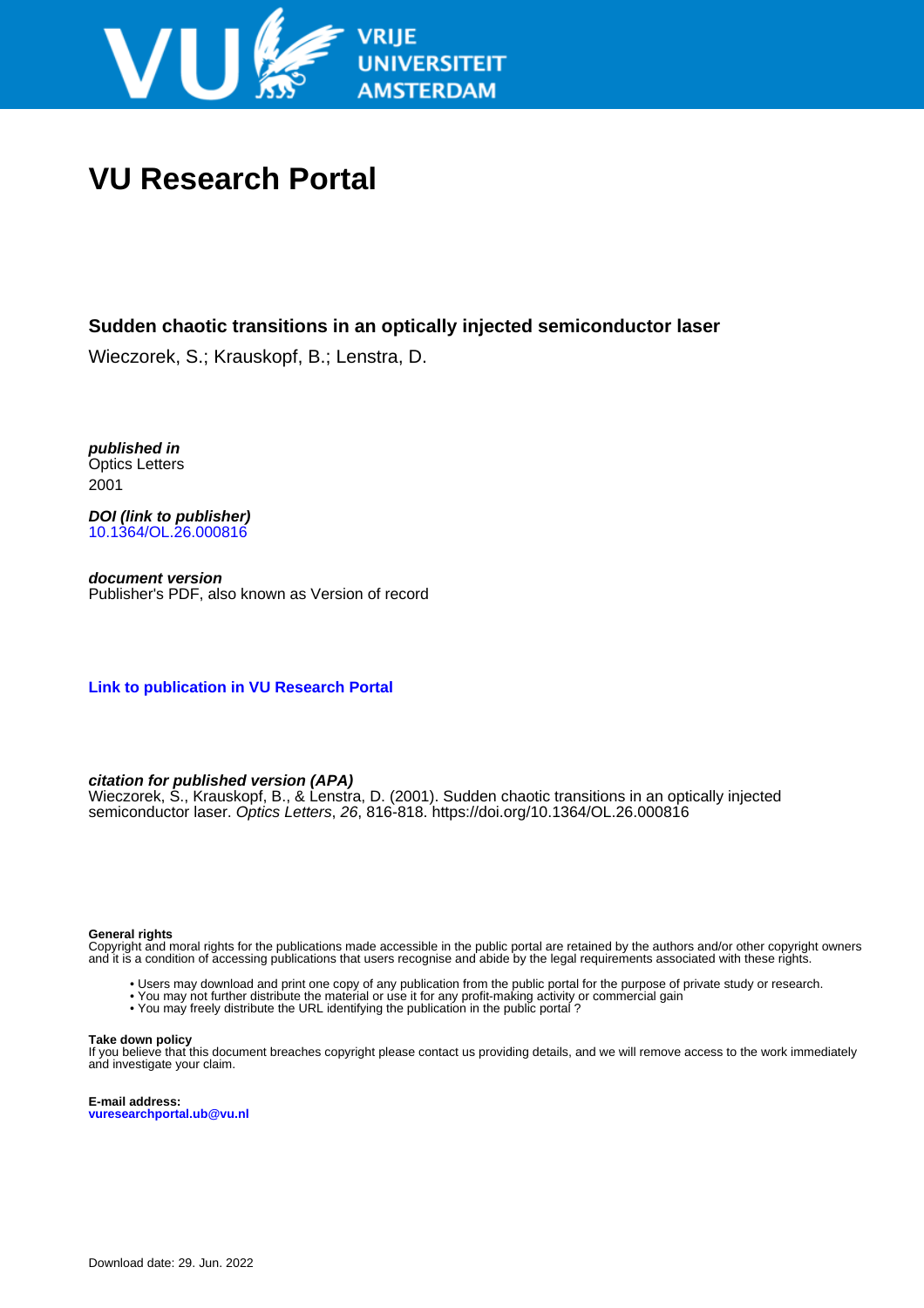## **Sudden chaotic transitions in an optically injected semiconductor laser**

**Sebastian Wieczorek**

*Department of Physics and Astronomy, Vrije Universiteit Amsterdam, De Boelelaan 1081, 1081 HV Amsterdam, The Netherlands*

**Bernd Krauskopf**

*Department of Engineering Mathematics, University of Bristol, Bristol BS8 1TR, UK*

**Daan Lenstra**

*Department of Physics and Astronomy, Vrije Universiteit Amsterdam, De Boelelaan 1081, 1081 HV Amsterdam, The Netherlands*

#### Received February 15, 2001

We study sudden changes in the chaotic output of an optically injected semiconductor laser. For what is believed to be the first time in this system, we identify bifurcations that cause abrupt changes between different chaotic outputs, or even sudden jumps between chaotic and periodic output. These sudden chaotic transitions involve attractors that exist for large regions in parameter space. © 2001 Optical Society of America

*OCIS codes:* 140.5960, 190.3100.

Chaotic behavior of semiconductor laser systems was viewed as something amazing from a fundamental point of view but also as a nuisance to be engineered away in applications. However, since semiconductor lasers were proposed for chaotic communication schemes,<sup>1</sup> their chaotic properties have turned out to be potentially useful and now demand more attention.

A semiconductor laser subject to optical injection is known to produce a large variety of dynamic behaviors, including complex and chaotic dynamics, $2^{-7}$  and the use of a semiconductor laser for chaotic communication schemes has been suggested<sup>8</sup> and studied.<sup>9</sup> This laser system is well described by the three-dimensional rate equations<sup>7</sup>

$$
\dot{E} = K + \left[\frac{1}{2}(1 + i\alpha)n - i\omega\right]E,
$$
  
\n
$$
\dot{n} = -2\Gamma - (1 + 2Bn)(|E|^2 - 1),
$$
\n(1)

which describe the complex electric field,  $E = E_x + E_y$  $iE<sub>y</sub>$ , and the population inversion, *n*, of an injected semiconductor laser. The two most important parameters are the injected field strength, *K*, and the detuning,  $\omega$ , from the solitary laser frequency, which both can be easily adjusted in an experiment. The linewidth-enhancement factor,  $\alpha$ , was fixed at  $\alpha = 2$ in this Letter, and the other scaled parameters, *B* and  $\Gamma$ , were set to the realistic values  $B = 0.015$  and  $\Gamma = 0.035$ . All scaled quantities can be related to experimental laser parameters.7

All results presented here were obtained by use of Eqs. (1), which define a dynamical system with the three-dimensional  $(E, n)$  space as its phase space. There are other techniques for studying complex behavior in dynamical systems,<sup>5,10</sup> but Eqs.  $(1)$  are particularly suited for the use of advanced tools from bifurcation theory.<sup>7,11</sup> This approach allows us to find sudden chaotic transitions and determine how they are embedded in a wider picture of bifurcations.<sup>7</sup> Specifically, we detect and follow<sup>12</sup> in the

 $(K, \omega)$  parameter plane changes (bifurcations) in the laser's dynamics. Furthermore, we compute representative phase portraits $^{13}$  and stable and unstable manifolds.<sup>1</sup>

Figure 1 presents bifurcation curves in the  $(K, \omega)$ plane that divide this parameter space into regions of different dynamics. Supercritical bifurcations of attractors are shown as black curves, and subcritical bifurcations of unstable objects are shown as gray curves. The superscripts denote multiples of the base period of bifurcating periodic orbits.

An attracting equilibrium is born along the black part of the saddle-node bifurcation curve, SN. This equilibrium corresponds to stable laser output at the injected light frequency and exists inside the locking range bounded by SN and H in Fig. 1. When H is crossed, the relaxation oscillation becomes undamped in a Hopf bifurcation. New periodic orbits can be created in the saddle node of limit-cycle bifurcation SL. These oscillations may bifurcate further, for example, undergoing successive period doublings along



Fig. 1. Bifurcation diagram in the  $(K, \omega)$  plane.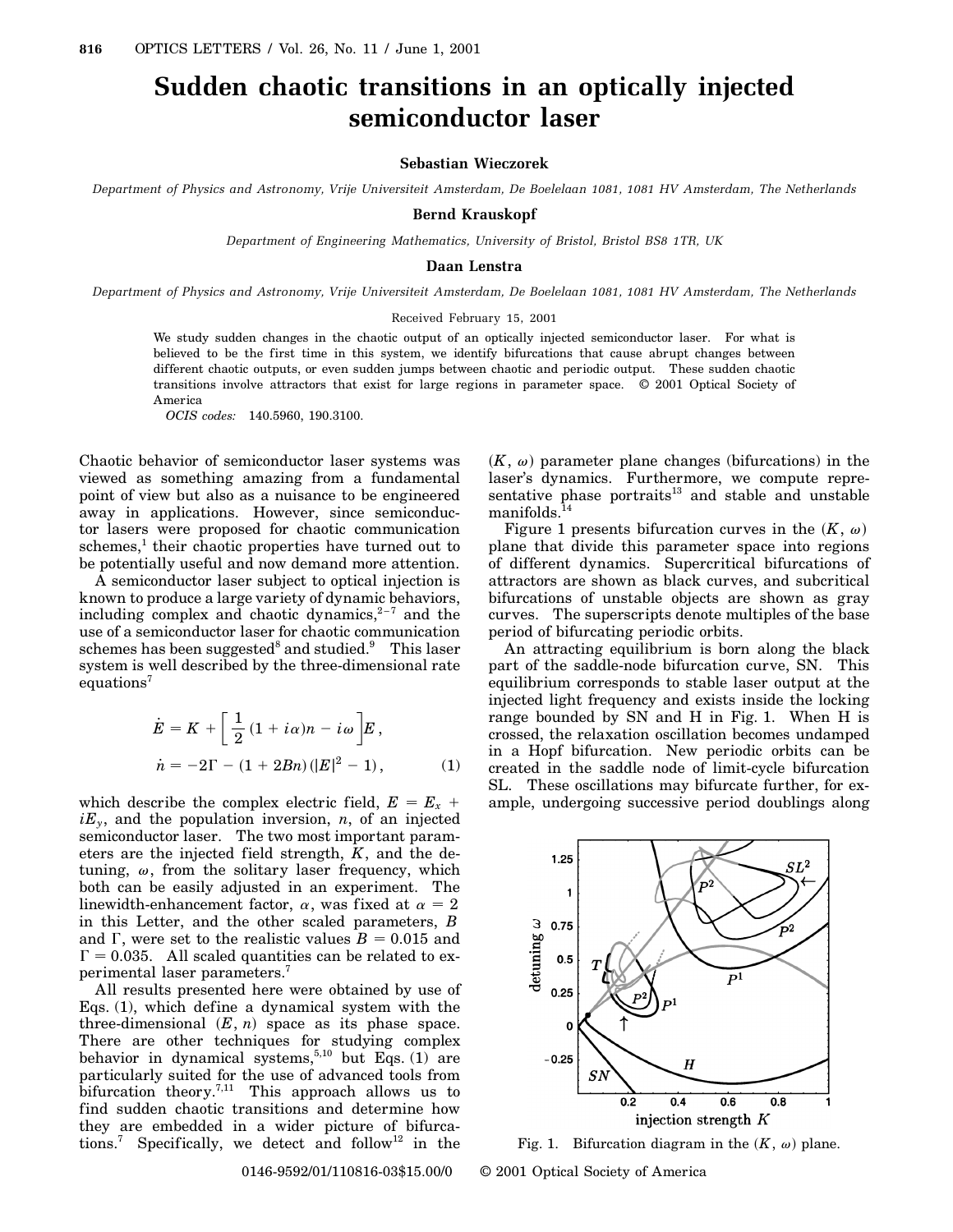curves  $P<sup>1</sup>$  and  $P<sup>2</sup>$ , or giving rise to quasi-periodic oscillations in torus bifurcations T.

This Letter is concerned with sudden chaotic transitions inside regions of chaos. We concentrate on the parameter regions inside the two period-doubling bubbles in Fig. 1. These chaotic regions are not homogeneously filled with one type of chaos as was experimentally shown for a  $CO<sub>2</sub>$  laser with internal modulation.4 Instead, there is a complicated structure with different types of chaotic laser output and periodic windows. We show that, as the parameters are changed, chaotic output may abruptly change from one type to another or even suddenly disappear. The changes in chaotic dynamics that we discuss here are robust phenomena caused by unnested islands of period doublings, as will be reported in future work.

To illustrate these transitions, we present all relevant information for each fixed value of the parameters: the attractor as a projection onto the complex *E* plane, the corresponding attractor in the Poincaré section  $\{n = 0\}$ , the time series of the intensity,  $I = |E|^2$ , and the optical spectrum. (Time is measured in units of the relaxation-oscillation frequency of the free-running laser.) This representation facilitates comparisons with experimental data that, for semiconductor lasers, are available only in the form of spectra because of the fast time scales involved. The data were obtained by numerical integration of Eqs. (1).

To find the parameters for which chaotic transitions occur, we use Fig. 1 as our guide. There exists a region of chaotic laser output for parameters inside the small period-doubling bubble bounded by curve  $P<sup>1</sup>$  (middle left of Fig. 1). When one crosses curve T, quasi-periodic oscillations are excited that then break up into chaos. However, the same chaotic region can be entered from below in a period-doubling route to chaos. Note that a chaotic attractor created directly after period doublings is usually small compared with a chaotic attractor that results from the breakup of a torus.<sup>15</sup> Therefore, there must be a bifurcation mechanism that causes the change from one type of chaos to the other.

This mechanism is illustrated in Fig. 2, in which the chaotic attractor suddenly increases its size dramatically in an interior crisis.<sup>16</sup> The chaotic attractor [Fig. 2(a2)] (created after a sequence of period doublings) has a fractal dimension slightly greater than 1. This attractor has a mixed spectrum, consisting of a broad contribution together with strong periodic peaks [Fig. 2(a3)]. Increasing *K* by just a bit results in a sudden change of the chaotic attractor, with a jump to a much larger fractal dimension [Fig. 2(b2)]. The spectrum is not mixed any longer, and the broad contribution now dominates [Fig. 2(b3)].

To determine the mechanism that creates the sudden change in the chaotic dynamics in Fig. 2, we plot in Fig. 3 the stable (gray curves) and unstable (black curves) manifolds<sup>14</sup> of a saddle orbit of period three (filled circles). In each part of the figure the unstable manifold accumulates on a chaotic attractor. Initially [Fig. 3(a)] the stable and unstable manifolds do not intersect, but then the stable manifold hits the chaotic attractor by forming a homoclinic tangency with the

unstable manifold [Fig. 3(b)]. Finally, the manifolds cross and form a homoclinic tangle [Fig. 3(c)]. This results in a dramatic change in the size of the chaotic attractor. The organization of the manifolds in Fig. 3 clearly shows that we found an interior crisis.<sup>16</sup>

The investigation of the bifurcation structure inside the bigger region bounded by curve  $P<sup>1</sup>$  (top right corner of Fig. 1) reveals the existence of a bifurcation curve,  $SL^2$ , that creates a period-two oscillation within the chaotic region. In Fig. 4 we fix  $\omega = 1.1$ , start with the period-two orbit, and decrease the injection strength, *K*. This choice of parameters reveals a different transition called a boundary crisis.<sup>16</sup> Before the bifurcation there is bistability: A chaotic attractor (gray) coexists with a periodic orbit (black) [Figs. 4(a1) and 4(a2)]. In other words, the laser is able to produce either chaotic or periodic output for the same parameter settings, depending on the initial condition. Notice that the time series and the spectrum in Figs.  $4(a3)$ 



Fig. 2. Sudden growth of the chaotic attractor owing to an interior crisis when  $\omega$  = increases from (a1)–(a4) 0.257  $\frac{\text{to (b1)} - \text{(b4)}}{0.2595}$  for  $K = 0.19$  (indicated in Fig. 1 by a vertical arrow).



Fig. 3. Organization of the stable (gray) and unstable (black) manifolds in the Poincaré section  $\{n = 0\}$ : (a) before, (b) at, and (c) after an interior crisis. Here  $K = 0.19$  is fixed (indicated in Fig. 1 by a vertical arrow), and (a)  $\omega = 0.255$ , (b)  $\omega = 0.257$ , (c)  $\omega = 0.2595$ .